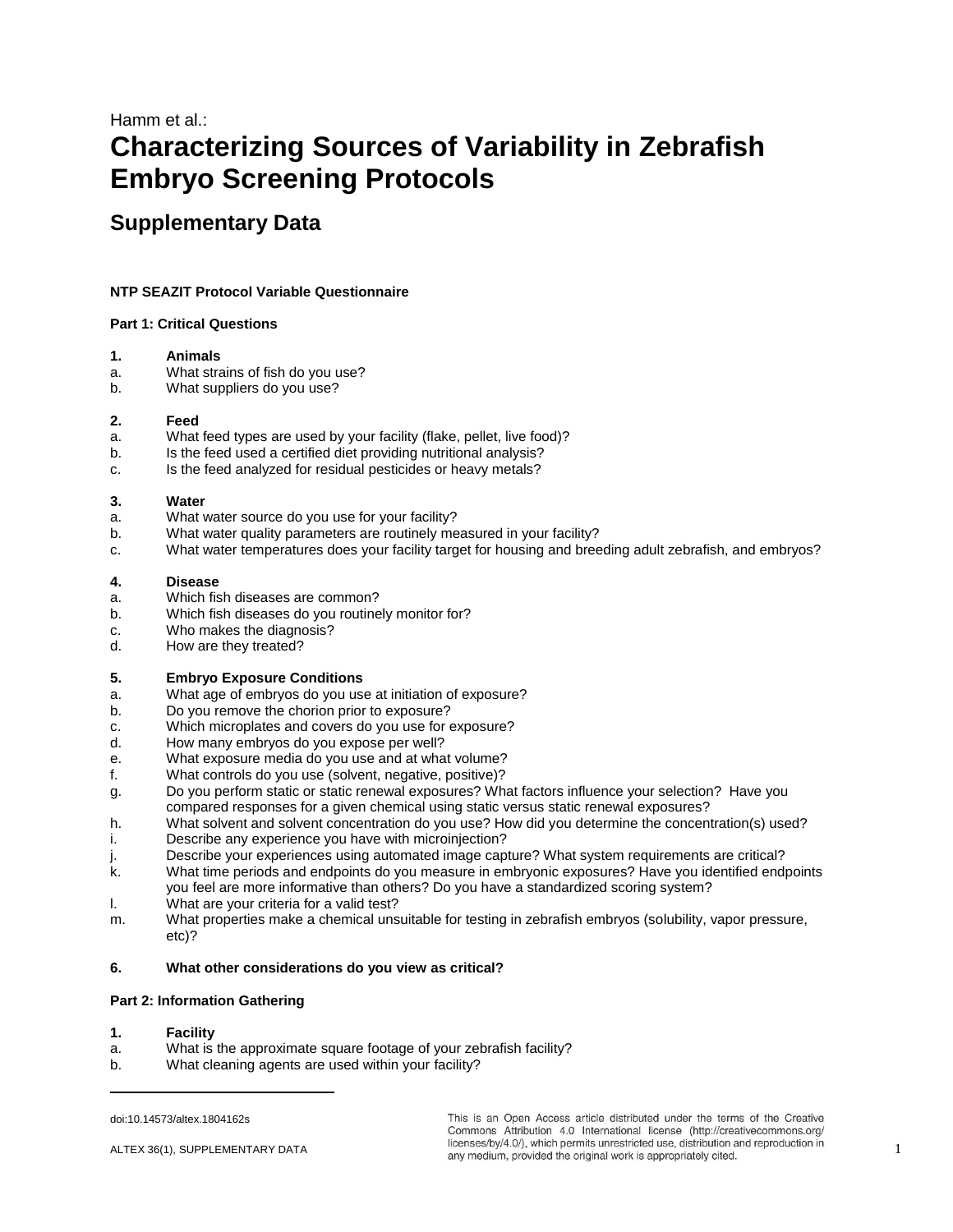c. What type of pest monitoring and treatments are used in your facility?

## **2. Health and Safety**

- a. What personal protective equipment do staff use while administering test chemicals to zebrafish?
- b. What types of engineering controls are used?
- c. How are embryos housed for exposures?
- d. How are non-embryo zebrafish housed for exposures?
- e. How are volatile or semi volatile chemicals contained during exposures?
- f. Do you maintain separate equipment for control zebrafish exposures?
- g. What procedures are used to mitigate chemical cross contamination?

### **3. Laboratory Animal Management and Toxicology**

## h. Husbandry

- i. Stock Maintenance
	- 1. Do you breed you own zebrafish stock or do you procure zebrafish on an as needed basis?
	- 2. What are your quarantine procedures for receiving new fish?
	- 3. How long are fish quarantined?
- ii. Tank Room
	- 1. What are the target temperature and humidity settings for your tank rooms?
	- 2. What sanitization procedures are used in the rooms?
- iii. Tanks
	- 1. What materials are used to construct your tanks?
	- 2. Do you have a preferred tank type, system or supplier? Why are they preferred?
	- 3. What type of water filtration is used with your tanks?
	- 4. What cleaning procedures are used for your tanks?
	- 5. Do you expose fish in tanks? After cleaning do you reuse those tanks for other studies?
- iv. Lighting
	- 1. What photoperiod do you use for zebrafish? Is it different for breeding fish?
	- 2. What type of room lighting is used? Is a specific spectrum of light used or brand of light bulb?
	- 3. What type of tank lighting is used? Is a specific spectrum of light used or brand of light bulb?
	- 4. What are the light intensities used in tanks?
	- 5. Does your lighting system gradually adjust lighting when lights are turned on or off?
- v. Feed
	- 1. What is your facility's feeding regimen?
- vi. Water
	- 1. Please describe how water is prepared for use in tanks.<br>2. Where is your water analysis performed?
	- 2. Where is your water analysis performed?<br>3. How frequently is water analysis performe
	- 3. How frequently is water analysis performed?<br>4 What is the minimum and maximum fish deng
	- 4. What is the minimum and maximum fish densities in a tank?<br>5. If there a minimum denth of water requirement in a tank what
	- If there a minimum depth of water requirement in a tank, what is it?
	- 6. How frequently is water changed?
- vii. Noise
	- 1. What types of noise do you feel would impact the zebrafish?
	- 2. What do you do to limit noise in your zebrafish facility?
	- 3. Do you measure room noise? If yes, what intensities do you record?
- viii. Environmental Enrichment
	- 1. Do you provide any type of environmental enrichment for your fish?

## **4. Equipment**

- a. What equipment do you consider essential for performing zebrafish toxicity research?
- b. What equipment is "nice to have", but not essential?
- c. What technical capabilities should a laboratory have in place to qualify them to perform zebrafish toxicity studies?
- d. What unique technical capabilities does your laboratory have?

## **5. Procedures**

- a. Do you perform any in vitro fertilization procedures?
- b. Do you perform fish genotyping?
- c. Do you collect blood from zebrafish?
- d. Do you perform injections in zebrafish?